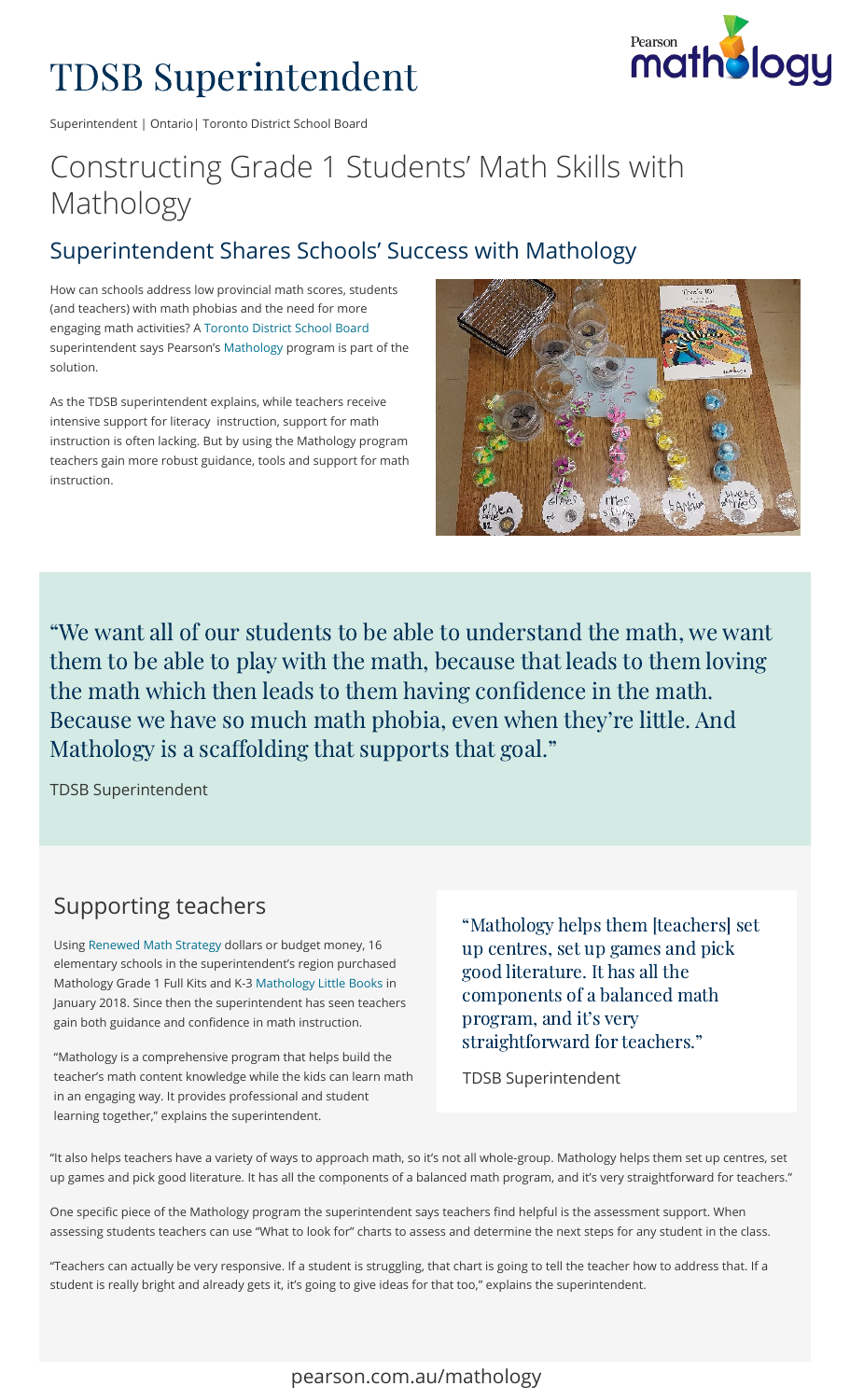#### Helping students construct math skills

While teachers and students have only been using Mathology for a few months they're already reporting benefits.

One major change is teachers have moved away from low-level thinking worksheets that don't support the development of 21st Century Skills toward using Mathology's components—such as the Mathology Little Books and Activity Kit-to differentiate for students and help them construct math knowledge.

"We know kids learn from constructing their learning and Mathology really is a constructivist program where kids construct their own learning in many different ways-as a whole class, in a small group, individually and through lots of games, engaging literature, interesting questions and interesting practice."

"With a nice open question or a game, kids can enter at different ability levels and be successful. They have to think and they have to reason and they have to problem solve. The tasks in Mathology, provide many entry points for students at all levels," explains the superintendent.



"We know kids learn from constructing their learning and Mathology really is a constructivist program where kids construct their own learning in many different ways—as a whole class, in a small group, individually and through lots of games, engaging literature, interesting questions and interesting practice."

TDSB Superintendent

#### Tips for successful implementation

The superintendent attributes such quick adoption and the resulting benefits to the effective professional learning available with Mathology.

Teachers, principals and vice principals attended two days of professional development together filled with hands-on learning and led by an education consultant. Principals and vice principals had and additional half day of professional development on their own.

"I think the key part was the administrator attendance. If the administrator has a good understanding of what the program is like and what kinds of things they should be looking for in the classroom—then first, they can watch for those things and second, if they're not seeing it, they can provide support.

"Mathology is a comprehensive program that helps build the teacher's math content knowledge while the kids can learn the math in an engaging way."

TDSB Superintendent